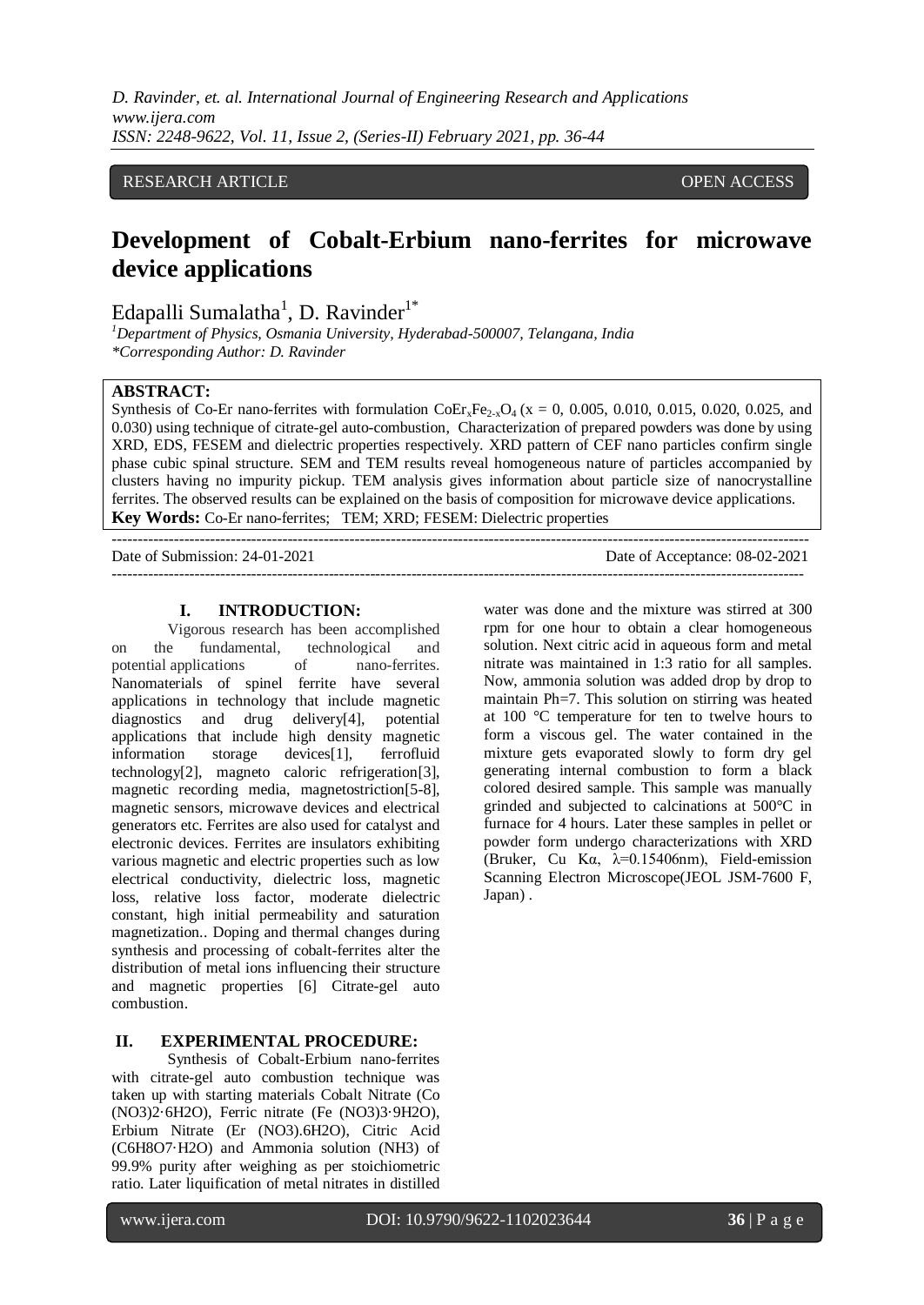

#### Flow chat of Cobalt-Erbium Ferrite

### **III. ANALYSIS OF XRD:**

Figure.1 displays the XRD Rietveld Refinement corresponding to samples of  $CoEr<sub>x</sub>Fe<sub>2</sub>$ .  $_{x}O_{4}$  with values of x between 0.00 to 0.030 (x= incremented by 0.005). It is observed that the peaks analogous to diffraction planes [111], [320], [311], [400], [511] and [440] match with usual data (JCPDS card no. 022-1086) confirming FCC cubic spinel structure for samples investigated [9,10]. Figure.2 show shift in XRD peaks towards left hand side with increasing concentration of  $Er<sup>+3</sup>$  ions in  $CoFe<sub>2</sub>O<sub>4</sub>$  particles in concurrence with 'a' value. Table.1. lists different parameters of XRD calculated for  $CoEr_xFe_{2-x}O_4$  nanoparticles. The values of 'a' were calculated from the equation given [11]



 $a = d * (h^2 + k^2 + l^2)^{1/2}(1)$ where cell constant is given by 'a', inter planer

spacing calculated from Bragg's equation  $(2 \text{ dsin } \theta = n\lambda)$  is denoted by 'd' and miller indices are done by '*h,k,l'*.

It was reported that, low concentration RE (rare earth) doping in spinel ferrite experience phase separation and grain boundary diffusion giving rise to precipitation of additional crystalline phases like hematite(a-Fe<sub>2</sub>O<sub>3</sub>), metal monoxides and orthoferrites(REFeO3) [12-15]. Hence in case of rare earth doped ferrites,  $Er^{+3}$  doped CFO having no impurity phase (*x≤0.010)* is exceptional and is because of auto-combustion. Induced effect due to substitution of erbium on the structure reflects two main observations given by decrease in size of crystal and increase in lattice constant both on small scale. The value of lattice constant slightly enhanced between 8.361 Å to 8.398 Å for *x*=0.000 to *x*=0.030 as per Law of Vegard law. Scherrer formula was used to calculate the crystallite size given by (16)

$$
L\!\!=\!\!\frac{0.9*\lambda}{\beta cos\theta}
$$

where ' $\lambda$ ' = wavelength of x ray, ' $\beta$ ' = peak width at half maximum height and constant  $K' =$ 0.9. The data related to intense peak (311) was used in estimating size (L). The results indicated reduction in size of crystallite from 20.84nm to 14.40nm (for  $x=0.0$  to 0.030). Further, the high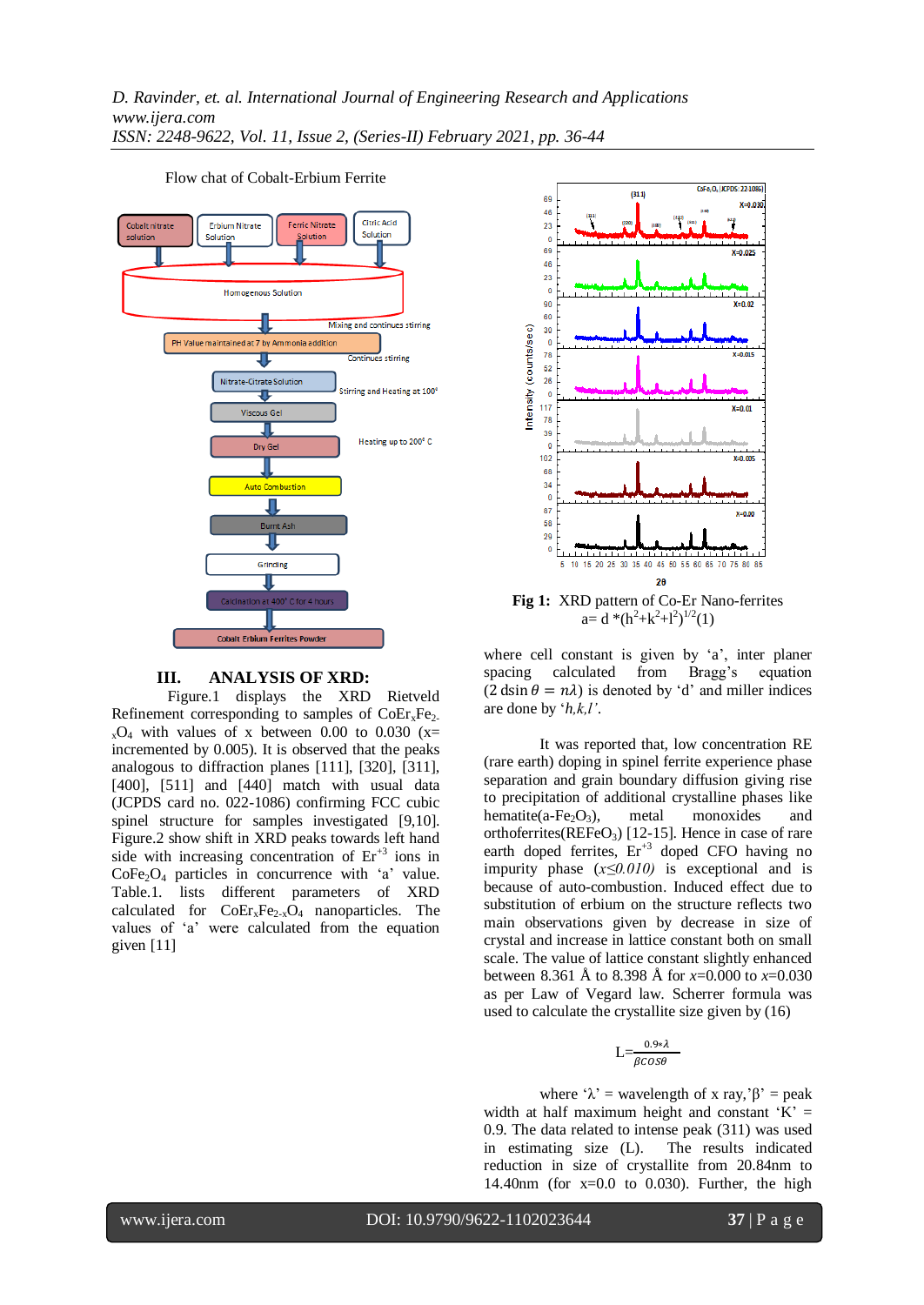intense peak (311) shifts towards the lower angle with increasing values of *x* (Figure.2). Table.1 lists the physical parameters obtained from XRD which indicated increase in lattice constant of Co-Fe-Er spinel lattice which might be due to replacement of 8 small  $Co^{2+}$  and Fe<sup>3+</sup> ions with big Er<sup>3+</sup> ions. Huge difference in radii of these three ions induce strain during formation of lattice and diffusion processes. Requirement of more energy in absorbing  $RE<sup>3+</sup>$  ions with more radii while replacing  $Fe^{3+}$  to form RE-O bond decreases crystallization energy and leads to particles of small size. Earlier literature reported similar results on RE-ion substituted cobalt ferrite [17-20]. Therefore, XRD results are liable for expansion of unit cell due to larger  $Er^{3+}$  ion doping in CFO. Calculation of X-ray density (*Dx*) was done using:(21)

$$
d_x = \frac{8*M}{Na3}
$$

*'M' =* composition molecular weight '*N'=* Avogadro's number '*a*'= lattice constant.

|  |  | Table 1: Lattice constant, Crystallite Size and X-ray density of Co-Er nano-ferrites |
|--|--|--------------------------------------------------------------------------------------|
|--|--|--------------------------------------------------------------------------------------|

where

| Compositions                                             | Lattice Constant<br>A) | Crystallite<br>Size (nm) | X-ray density $(dx)$<br>$(gcm-3)$ |
|----------------------------------------------------------|------------------------|--------------------------|-----------------------------------|
| CoFe <sub>2</sub> O <sub>4</sub>                         | 8.361                  | 20.84                    | 5.3344                            |
| CoEr $_{0.005}$ Fe $_{1.995}$ O <sub>4</sub>             | 8.367                  | 20.43                    | 5.3356                            |
| $CoEr_{0.010}Fe_{1.990}O_4$                              | 8.373                  | 19.19                    | 5.3367                            |
| CoEr $_{0.015}$ Fe $_{1.985}$ O <sub>4</sub>             | 8.379                  | 19.02                    | 5.3379                            |
| $CoEr_{0.020}Fe_{1.980}O_4$                              | 8.386                  | 17.73                    | 5.3370                            |
| CoEr <sub>0.025</sub> Fe <sub>1.975</sub> O <sub>4</sub> | 8.392                  | 15.56                    | 5.3381                            |
| CoEr $_{0.030}$ Fe $_{1.970}$ O <sub>4</sub>             | 8.398                  | 14.40                    | 5.3392                            |

X-ray density value is found to increase from 5.3344gm/cm3 to 5.3392gm/cm3 ( $x = 0.00$  to  $x = 0.00$ )  $=0.030$ ) with increasing  $Er^{3+}$  content. The bulk density increased from  $3.2113$  to  $3.2141(x=0.00)$  to x=0.030). At the same time,  $CoFe_{2-x}Er_xO_4$  ceramics having more Er content (x=0.015) exhibited lower  $ErFeO<sub>3</sub>$  orthoferrite amount along with primary spinel ferrite phase. Cobalt ferrite in inverse spinel form has tetrahedral site occupied by half of  $Fe^{+3}$ while the remaining half of  $Fe^{+3}$  and  $Co^{-2}$  occupy octahedral sites[22]. Any change in site occupation of  $\text{Fe}^{+3}$  and  $\text{Co}^{2}$  might be because of preparation technique and affect cell constant. Bulk densities were found from the relation [23].

## **IV. FIELD EMISSION SCANNING ELECTRON MICROSCOPY (FE-SEM)**

Figure 2. shows studies on surface morphology of ferrite powders with the help of FE-SEM. The nature of ferrite particle in the samples is uniform indicating fine form of agglomeration and grain growth. Agglomerate formation specifies strong magnetic nature of erbium doped ferrites. These studies also confirm microstructure changes on doping  $Er^{+3}$ . A close look at these microstructures indicate improvement in microstructure and spherical shaped grains in all samples. Apart from this Erbium doping increases percentage of porosity in small range between 39.8001to 39.8018 illustrating individual grains and grain boundaries are separated.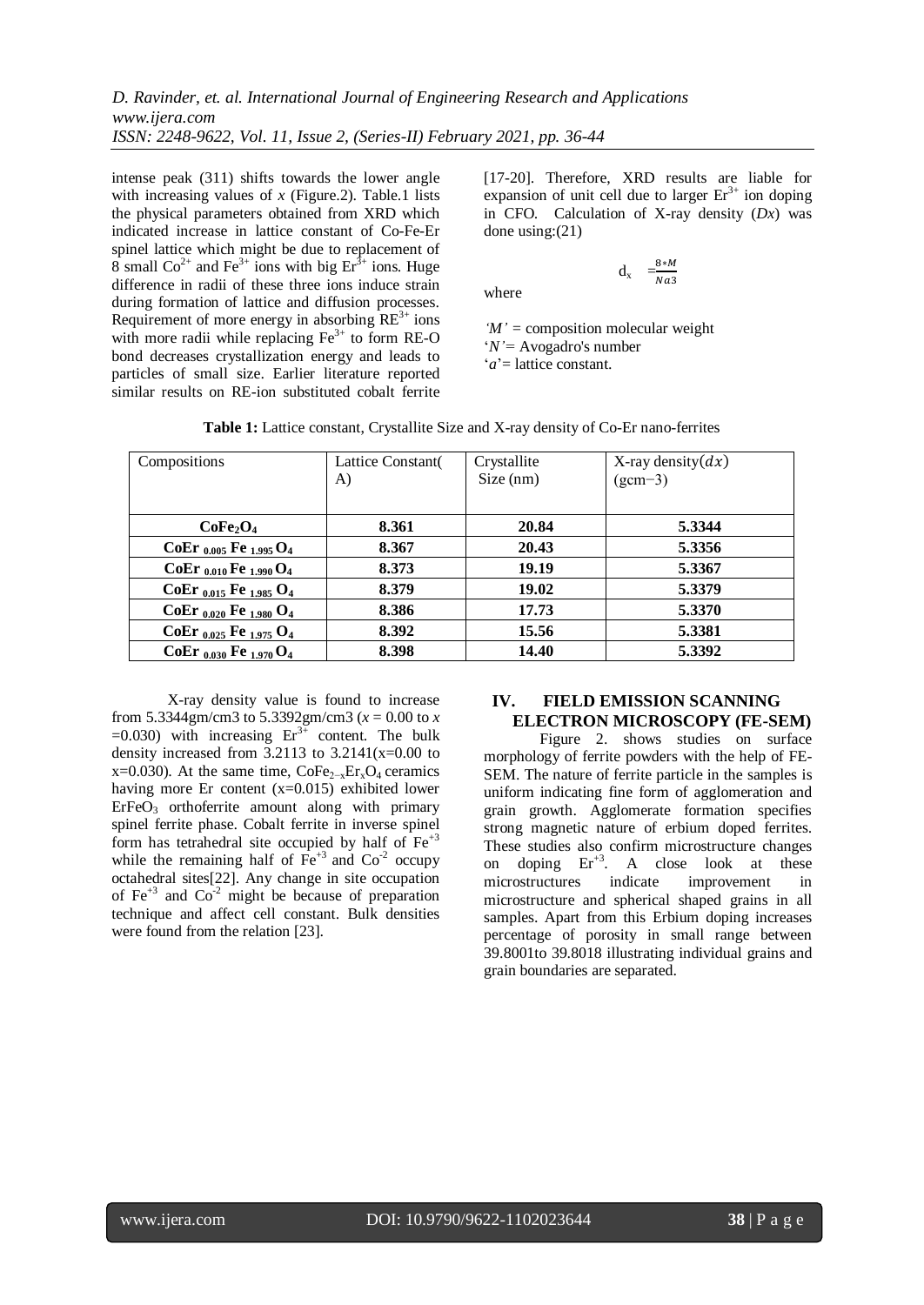





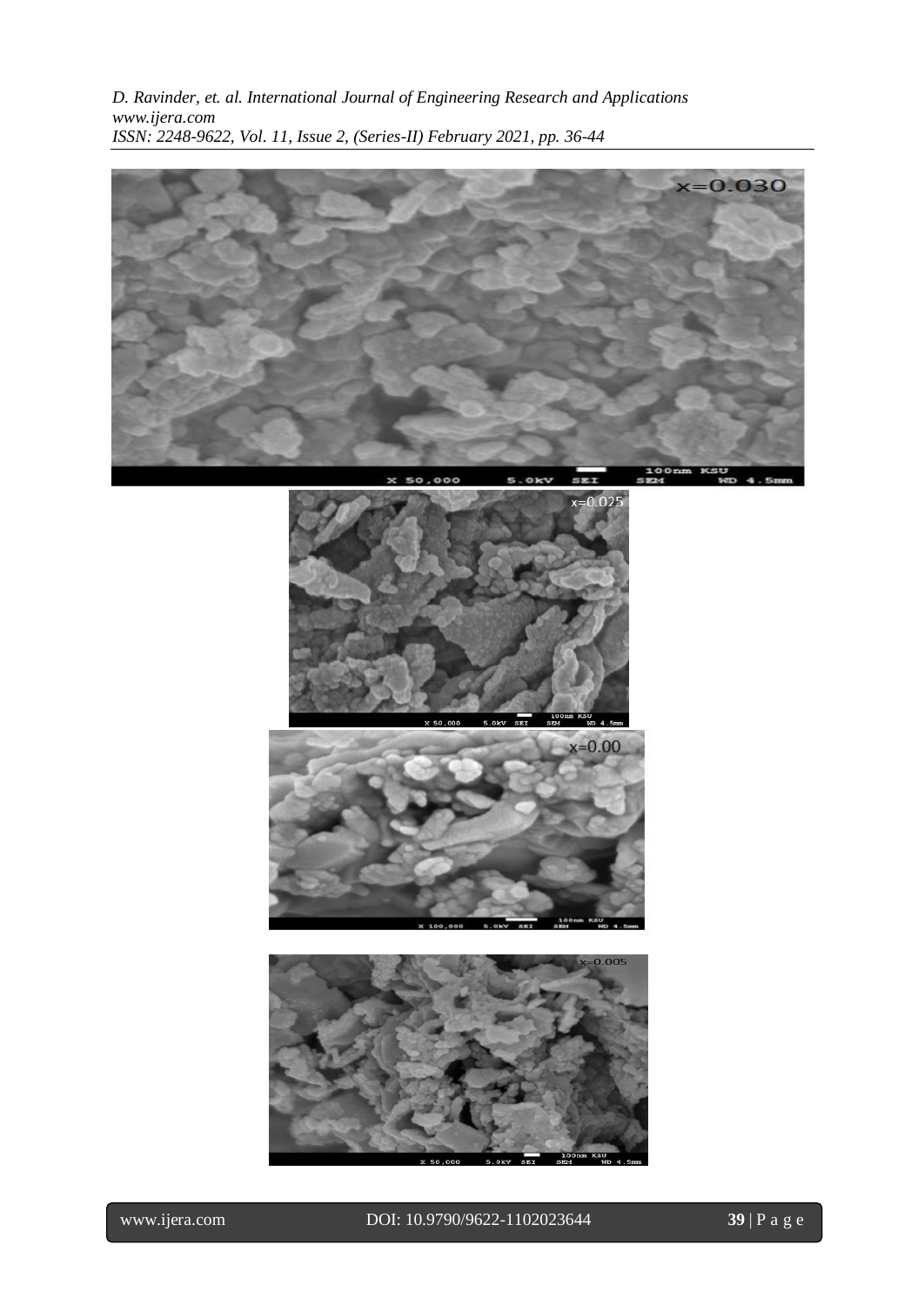

V. **DIELECTRIC PROPERTIES ANALYSIS**:



**Fig 3.:** Variation of Dielectric constant with frequency for Co-Er nano-ferrites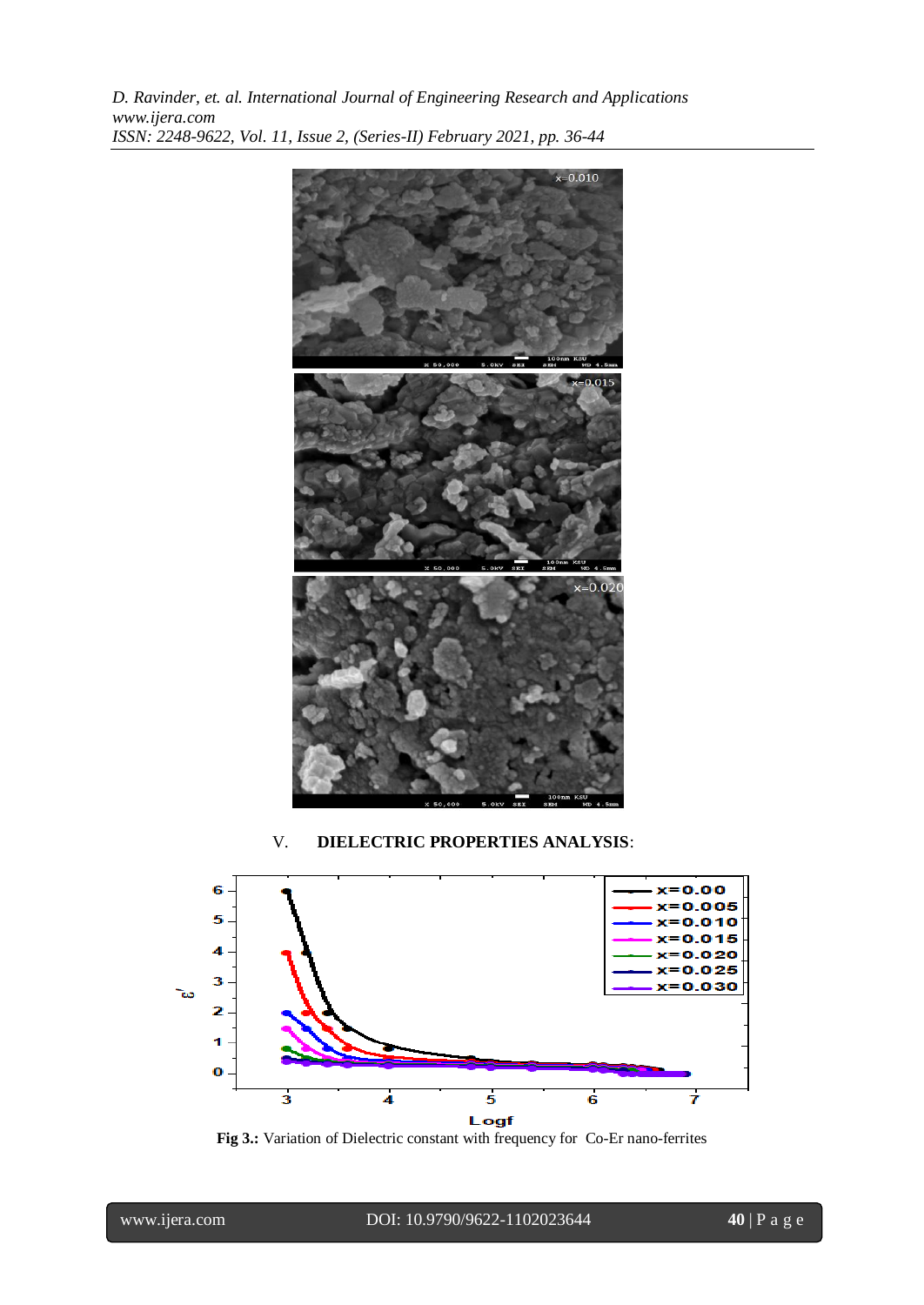The dielectric properties study for the ferrite nanoparticles supply us information about the electrical conduction mechanism in terms of the dielectric response in applied AC electric field. When ac field applied to the two sides of a dielectric specimen it gets polarized, this polarization changes the dielectric constant of the substance. Due to the temporal phase shift in driving force and the resulting polarization, a loss in the current component takes place which is the cause of tangent loss of the samples. Ferroelectric substances are generally identifying their dielectric loss angle and dielectric constant. The dielectric tangent loss, and the constant of the materials depends on the frequency of the applied voltage and also on temperature, preparation method, chemical composition, stoichiometry, porosity, ionic charge, grain size, and cation distribution between the tetrahedral and octahedral structures[17]. In the present study, pellet capacitance, dielectric loss angle (tan  $\delta$ ) and air capacitance with pellet thickness were measured using LCR meter at room temperature. The real part of the dielectric constant

(ε'), and imaginary part of the dielectric constant (ε") has been computed from the following equation

$$
\varepsilon' = \frac{c_{\rm pd}}{\varepsilon_0 A}
$$

$$
\varepsilon^{\prime} = \varepsilon \tan \delta
$$

where

 $C =$  pellets capacitance (farads),  $d =$  pellets thickness (meters), A=pellets cross-sectional area,  $\varepsilon_0$  $=$  free space permittivity constant, and f is frequency. Fig.3 & 4 shows the behavior of dielectric constant and dielectric loss with varying frequency. The dielectric values have been given in Table.2. It can be seen from the table that the low values dielectric constant and dielectric loss can be design for microwave devices such Oscillators, Phase shifters and gyrators. The dielectric loss tangent reduces with increased frequency. The stored energy is described by dielectric constant  $(\varepsilon')$ which is high in low frequency range and decrease with increasing frequency and ultimately reaches minimum at higher frequency which is the normal behavior in most of the ferrite materials. This behavior was observed in the present work on Er-Co ferrites[24, 25].

**Table.2:** The Variation of Dielectric constant (ε) and Dielectric loss factor For Co-Er nano-ferrites.

| <b>Composition</b> | $\epsilon'$ at 1k Hz | $\epsilon$ " at 1k Hz | $tan\delta$ at 1 $k$ Hz |
|--------------------|----------------------|-----------------------|-------------------------|
| $X=0$              | 15                   | 95                    | 0.045                   |
| $X=0.01$           | 12                   | 30                    | 0.03                    |
| $x=0.020$          |                      | 18                    | 0.025                   |
| $X=0.030$          |                      |                       | 0.05                    |

This variation is because of high ε' value at less frequency due to presence of different polarizations that decrease with increasing frequency[26]. Decrease in dielectric constant with increase in frequency, at higher frequencies effecting polarization to lag behind the applied field to result in low dielectric constant because of electric polarizability[27]. The present study indicated and nicely correlate with previous report [24]. The dielectric loss represents the energy dissipation in a dielectric material and is defined in terms of dielectric loss angle (tan  $\delta$ ) and dielectric loss factor  $(\varepsilon'')$ . This is developed because of impurities and crystal imperfections in the material that leads to polarization lagging behind applied field[28, 29]. Fig. 3 and 4, shows the variation of

dielectric loss angle and factor respectively as a function of frequency at room temperature and summarized in Table 2. It can be seen that the dielectric loss angle (tan δ) and dielectric loss factor (ε'') decreases with frequency increase, a normal behavior of any ferrite material and then become constant at high values. Decreasing of tan δ and ε'' with frequency was explained by Maxwell–Wagner model and Koop's theory . A small amount of energy is required in high frequency region (low resistivity) for hoping of electrons between  $Fe<sup>2+</sup>$  and  $Fe<sup>3+</sup>$  ions at B site while in low frequency region (high resistivity) large amount of energy. Hence two layer type explains the dielectric behavior of ferrite samples under investigation [29].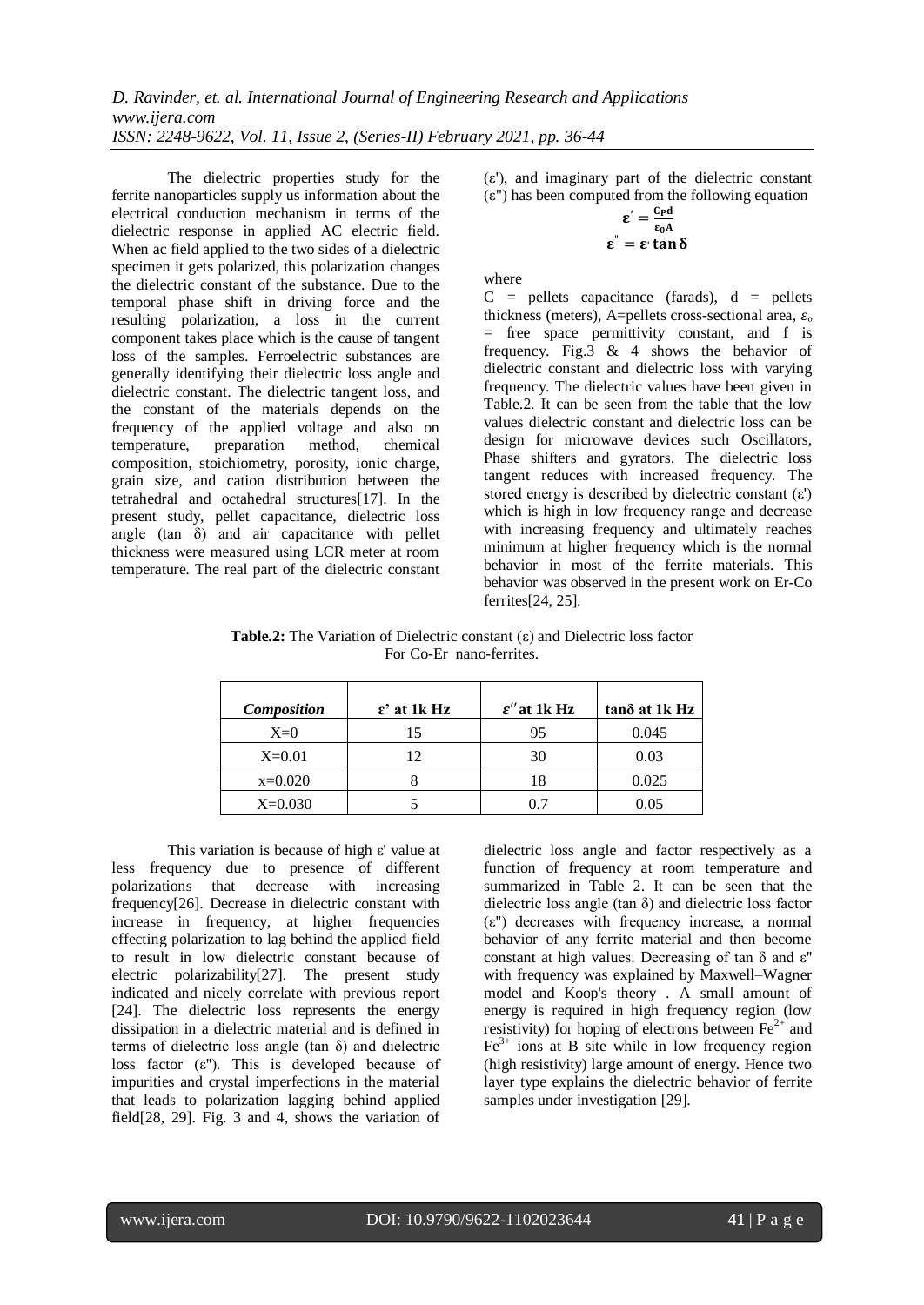

**Fig 4:** Variation of Dielectric Loss tangent with frequency for Co-Er nano- ferrites.

The values of tan  $\delta$  and  $\varepsilon$ " are found to be high for un doped cobalt ferrite  $(x=0.00)$  and decrease for x=0.005 to 0.030 with increasing Ersubstitution. This makes them possible materials for applications at high frequency. Replacement of iron with erbium decreases dielectric loss are shown in Figure [12,13,14]. It is a known fact that defects are more in interfacial regions when compared to intrinsic grain regions. The prevention of surface conduction due to doping of Er in cobalt ferrite may reduce dielectric loss in the overall spectrum which was observed[8, 13], indicating very low signal loss while passing through these materials. The dielectric loss angle also depends on stoichiometry,  $Fe<sup>2+</sup>$  content, and structural homogeneity which in turn depend upon the composition and sintering temperature of the samples.

#### **VI. CONCLUSIONS**

Synthesis and characterization of erbium substituted cobalt ferrites along with conglomeration was done using citrate-gel auto combustion method. Significant induced effect of Erbium was observed on the structure of crystal structure, dielectric constant, morphology and electrical transport properties of cobalt ferrite material. The crystallite size was decreased from 20.84nm-14.40nm. According to the SEM analysis the growth in grain along with agglomeration form was found for all samples. The low values dielectric constant and dielectric loss can be design for microwave devices such Oscillators, Phase shifters and gyrators.

Thanks to CSIR, New Delhi, India for Research Fellowship (CSIR-JRF). The authors are grateful to the Prof. Syed Rahman, Head Department of Physics, University College of Science, Osmania University Hyderabad for his constant encouragement.

Electronic Materials & Nanomagnetism Lab, Department of Applied Physics, Amity School of Applied Sciences, Amity University Haryana, Gurgaon, 122413, In

### **REFERENCES:**

- [1]. Song Q, Zhang ZJ (2004) Shape Control and Associated Magnetic Properties of Spinel Cobalt Ferrite Nanocrystals. J. Am. Chem. Soc. 2004, 126, 19, 6164–6168 <https://pubs.acs.org/doi/10.1021/ja049931r>
- [2]. Vinosha PA, Das SJ (2018) Investigation on the role of pH for the structural, optical and magnetic properties of cobalt ferrite nanoparticles and its effect on the photofenton activity. Materials Today: Proceedings 5:8662-8671

[https://www.sciencedirect.com/science/article](https://www.sciencedirect.com/science/article/pii/S2214785317332807) [/pii/S2214785317332807](https://www.sciencedirect.com/science/article/pii/S2214785317332807)

[3]. Vázquez‐Vázquez C, Lovelle M, Mateo C, López‐Quintela MA, Buján‐Núñez MC, Serantes D, Baldomir D, Rivas J (2008) Magnetocaloric effect and size‐dependent study of the magnetic properties of cobalt ferrite nanoparticles prepared by solvothermal synthesis. Wiley Online

## **ACKNOWLEDGMENTS:**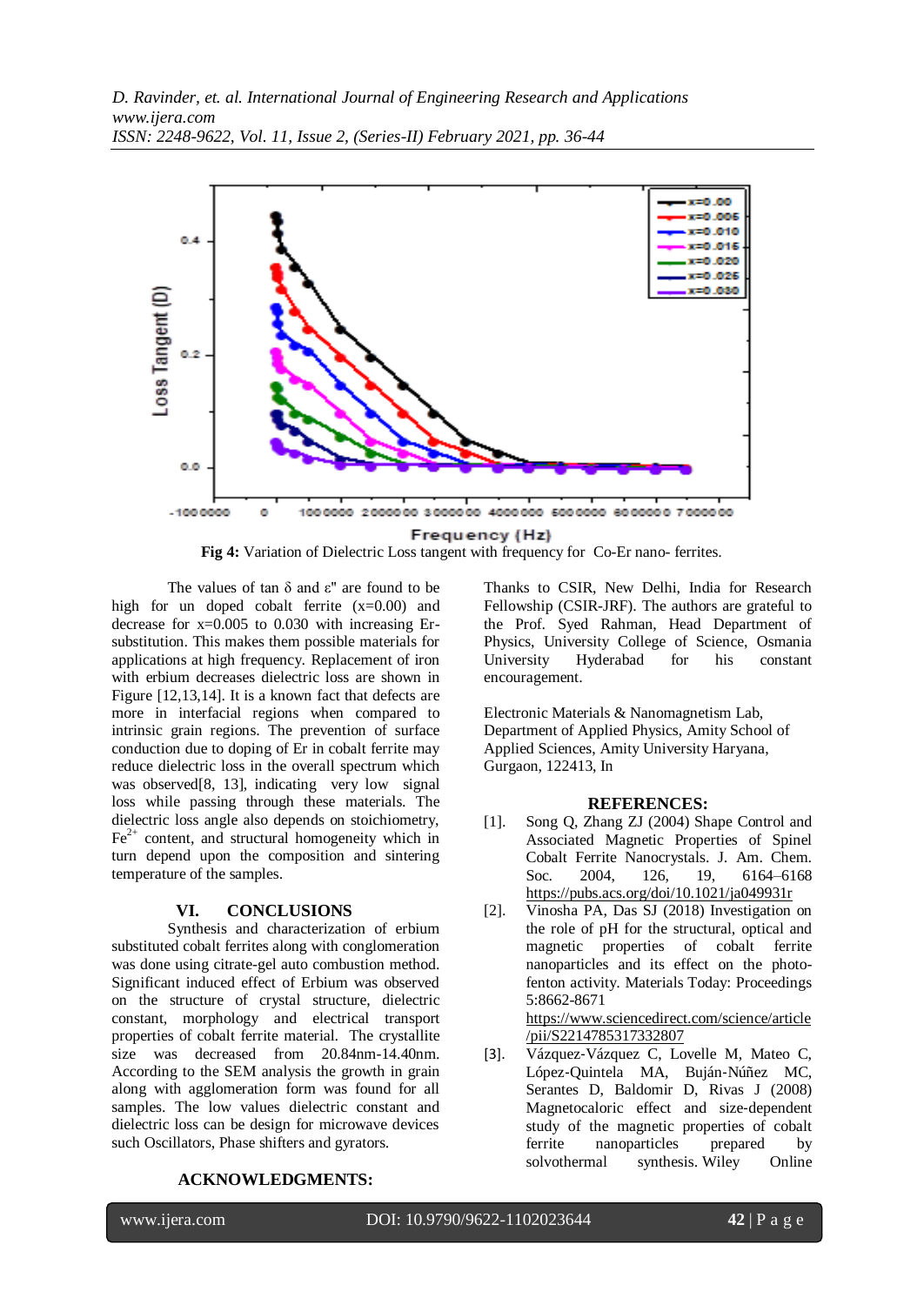Library:205:1358-1362 <https://doi.org/10.1002/pssa.200778128>

- [4]. Habiba AH, Ondeck CL, Chaudhary P, Bockstaller MR, McHenry ME (2008) Evaluation of iron-cobalt/ferrite core-shell nanoparticles for cancer thermotherapy. Journal of Applied Physics 103:07A307 <https://doi.org/10.1063/1.2830975>
- [5]. Nlebedim IC, Hadimani RL, Prozorov R, Jiles DC (2013) Structural, magnetic, and magnetoelastic properties of magnesium substituted cobalt ferrite. Journal of Applied Physics 113:17A928 <https://doi.org/10.1063/1.4798822>
- [6]. Cullity BD, Graham CD (2009) Introduction to Magnetic Materials, 2nd Edition. Wiley-IEEE Press 568 Pages [https://www.wiley.com/en](https://www.wiley.com/en-in/Introduction+to+Magnetic+Materials%2C+2nd+Edition-p-9780471477419)[in/Introduction+to+Magnetic+Materials%2C](https://www.wiley.com/en-in/Introduction+to+Magnetic+Materials%2C+2nd+Edition-p-9780471477419) [+2nd+Edition-p-9780471477419](https://www.wiley.com/en-in/Introduction+to+Magnetic+Materials%2C+2nd+Edition-p-9780471477419)
- [7]. Weiss A (1975) Craik (Ed.) DJ (1975) Magnetic Oxides, Parts 1 and 2 (John Wiley & Sons, Bristol, 1975). Wiley Online Library 80:175-175

<https://doi.org/10.1002/bbpc.19760800218>

[8]. Prathapani S, Jayaraman TV, araprasadarao EK, Das D (2014) Structural and ambient/sub-ambient temperature magnetic properties of Er-substituted cobalt-ferrites synthesized by sol-gel assisted autocombustion method, Journal of Applied Physics. Journal of Applied Physics 116:023908

<https://doi.org/10.1063/1.4889929>

[9]. Heiba ZK, Mohamed MB, Arda L, Dogan N (2015) Cation distribution correlated with magnetic properties of nanocrystalline gadolinium substituted nickel ferrite. Journal of Magnetism and Magnetic Materials 391:195-202

<https://doi.org/10.1016/j.jmmm.2015.05.003>

- [10]. Kambale RC, Shaikh PA, Kamble SS, Kolekar YD (2009) Effect of cobalt substitution on structural, magnetic and electric properties of nickel ferrite. Journal of Alloys and Compounds 478:599-603 [https://www.sciencedirect.com/science/article](https://www.sciencedirect.com/science/article/abs/pii/S0925838808021257) [/abs/pii/S0925838808021257](https://www.sciencedirect.com/science/article/abs/pii/S0925838808021257)
- [11]. Dobrott RD (1959) Elements of X-ray Diffraction, Addison-Wesley, London. Characterization of Solid Surfaces pp:147- 178 [https://link.springer.com/chapter/10.1007/978](https://link.springer.com/chapter/10.1007/978-1-4613-4490-2_8) [-1-4613-4490-2\\_8](https://link.springer.com/chapter/10.1007/978-1-4613-4490-2_8)
- [12]. Andreu I, Natividad E, Ravagli C, Castroa M, Baldib G (2014) Heating ability of cobalt ferritenanoparticles showing dynamic and

interaction effects. RSC Adv., 2014,4, 28968- 2897[7 https://doi.org/10.1039/C4RA02586E](https://doi.org/10.1039/C4RA02586E)

- [13]. Kakade SG, Ma Y, Devan RS, Kolekar YD, Ramana CV (2016) Dielectric, Complex Impedance, and Electrical Transport Properties of Erbium (Er3+) Ion-Substituted Nanocrystalline Cobalt-Rich Ferrite. J. Phys. Chem. C 2016, 120, 10, 5682–5693 [https://pubs.acs.org/doi/abs/10.1021/acs.jpcc.](https://pubs.acs.org/doi/abs/10.1021/acs.jpcc.5b11188) [5b11188](https://pubs.acs.org/doi/abs/10.1021/acs.jpcc.5b11188)
- [14]. Park K, Hwang HK (2013) Fabrication and electrical properties of nanocrystalline Dy3+ doped CeO2 for intermediate-temperature solid oxide fuel cells. Energy 55:304-309 <https://doi.org/10.1016/j.energy.2013.04.017>
- [15]. Kumar H, Singh JP, Srivastava RC, Negi P, Agrawal HM, Asokan K (2014) FTIR and electrical study of dysprosium doped cobalt nanoparticles. <https://doi.org/10.1155/2014/862415>
- [16]. Hashim M, Alimuddin, Kumar S, Shirsath SE, Kotnala RK, Shah J, Kumar R (2012) synthesis and characterization of nickel substuded cobalt ferrite. Materials Chemistry and Physics 139:364-374 [https://doi.org/10.1016/j.matchemphys.2012.](https://doi.org/10.1016/j.matchemphys.2012.09.019) [09.019](https://doi.org/10.1016/j.matchemphys.2012.09.019)
- [17]. Wu Y, Li J, Bai H, He S, Hong Y, Shi K, Zhou Z (2018) Colossal Dielectric Behavior and Dielectric Relaxation of (Li, Fe) Co‐Doped ZnO Ceramics. Wiley Online Library:Rapid Research Letter 12:1800126 [https://onlinelibrary.wiley.com/doi/abs/10.10](https://onlinelibrary.wiley.com/doi/abs/10.1002/pssr.201800126) [02/pssr.201800126](https://onlinelibrary.wiley.com/doi/abs/10.1002/pssr.201800126)
- [18]. Salunkhe AB, Khot VM, Phadatare MR, Thorat ND, Joshi RS, Yadav HM, Pawar SH (2013) Low temperature combustion synthesis and magnetostructural properties of CoMnnano-ferrites. Journal of Magnetism and Magnetic Materials 352:91-98 <https://doi.org/10.1016/j.jmmm.2013.09.020>
- [19]. Rus SF, Vlazan P, Herklotz A (2016) Synthesis and characterization of Zirconium substituted cobalt ferrite nanopowders. Journal of Nanoscience and Nanotechnology 16:1 [https://www.osti.gov/pages/servlets/purl/1324](https://www.osti.gov/pages/servlets/purl/1324165)
- [165](https://www.osti.gov/pages/servlets/purl/1324165) [20]. Rathore D, Kurchania R, Pandey RK (2014) Influence of particle size and temperature on the dielectric properties of CoFe2O4 nanoparticles. International Journal of Minerals, Metallurgy, and Materials 21:408– 414

[https://link.springer.com/article/10.1007/s126](https://link.springer.com/article/10.1007/s12613-014-0923-8) [13-014-0923-8](https://link.springer.com/article/10.1007/s12613-014-0923-8)